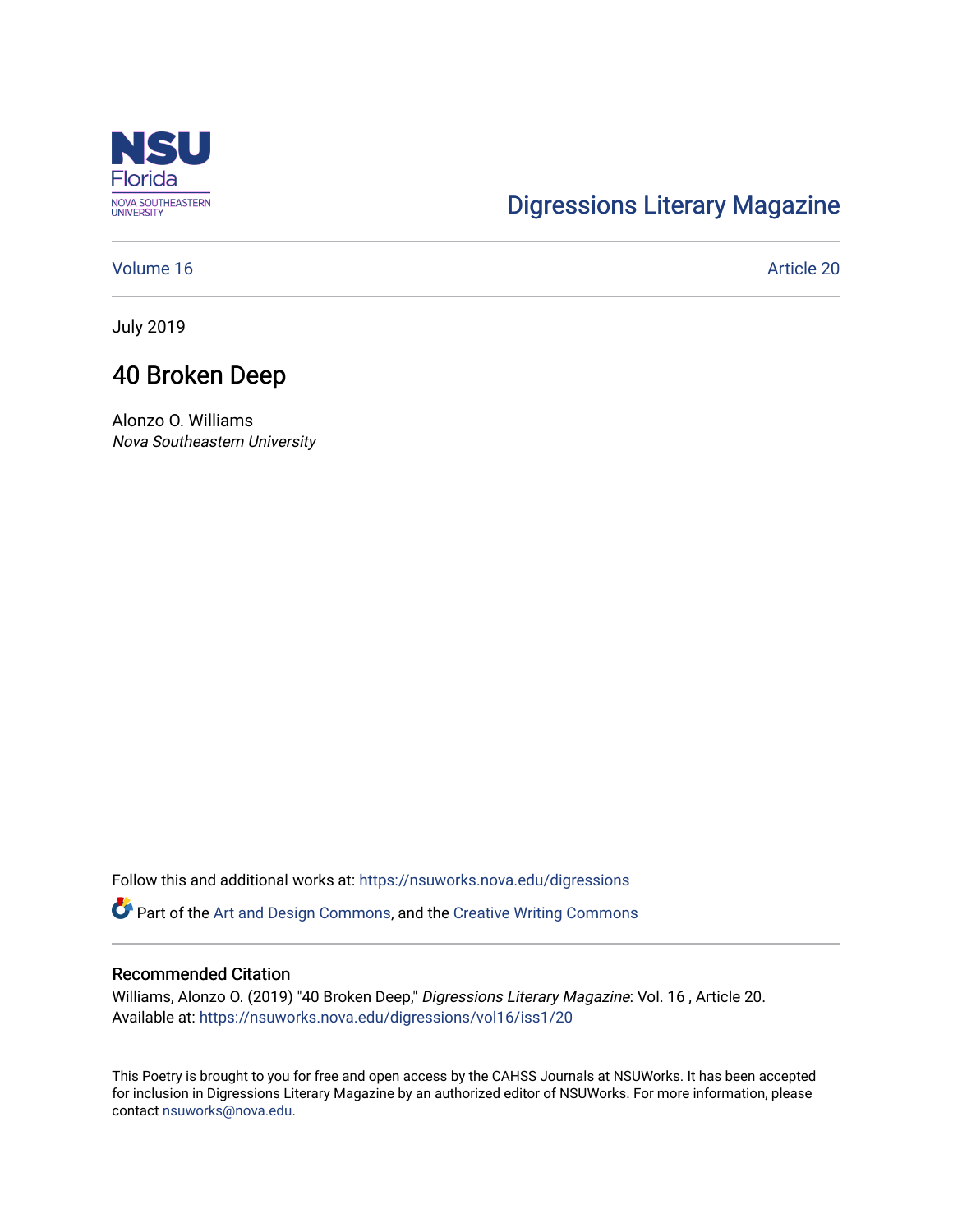## 40 Broken Deep

### Author Bio

Based on a true story. About the Author Alonzo Williams is a choreographer, poet, photographer, and a curator of many artistic disciplines. He is a current graduate student of NSU; with a B.A. in Dance. Alonzo continues to advance his career as a Hip Hop/Urban Dance local South Florida choreographer and creative director of the AlonzoWill brand.